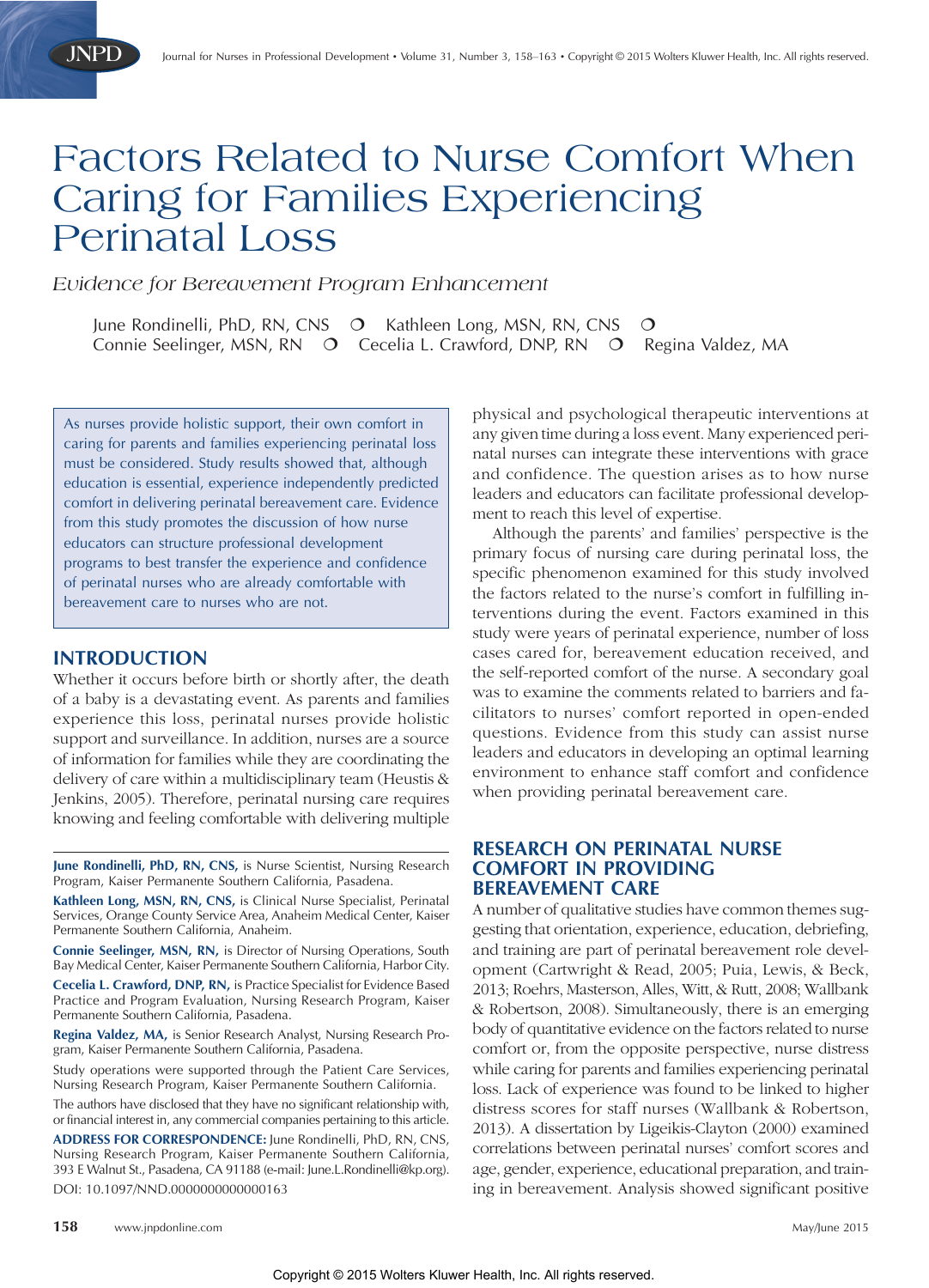correlations for age and comfort, years worked in the obstetric setting and comfort, and bereavement education and comfort (Ligeikis-Clayton, 2000). The Ligeikis-Clayton study was replicated by Rock in 2004, with results showing significantly higher mean comfort scores for nurses who were educationally prepared. In a separate study, Chan et al. (2008) administered the ''attitude of obstetric nurses toward bereavement care'' tool to a multisite sample. Age, experience in handling grieving clients, bereavement care training, and nurses' attitudes of hospital policy were significant factors in predicting nurses' attitudes (Chan et al., 2008).

Kolcaba (2003, 2009) was utilized to frame this study. Comfort theory states that comfort is an outcome that can be enhanced for patients. Although patient comfort is the focus, the theory can be applied to examining nurses' comfort for ''nurses also identify their own comfort needs'' for their role and workplace, with the capability to resolve those needs (Kolcaba, 2009, p. 259). In summary, this study will add to the existing body of evidence descriptions of barriers and facilitators while delivering bereavement care, the relationships of variables to comfort in the role, and the ability to predict nurse comfort in relation to identified characteristics.

#### Nurses Who Provide Perinatal Bereavement Care

In this study, the sample of nurses who cared for parents and families during perinatal loss worked in the areas of labor and delivery (L&D), postpartum (PP)/family-centered care (FCC), and the neonatal intensive care unit (NICU) within the hospital setting. ''Perinatal'' refers to a specific time of pregnancy, between 22 weeks of gestation to 7 days after birth (World Health Organization, 2006). ''Perinatal mortality'' includes both fetal deaths and live births that die within the first week of life (MacDorman & Kirmeyer, 2009; World Health Organization, 2006). Therefore, for this study, ''perinatal loss'' included both interuterine deaths from approximately 20 weeks of gestation and live births expiring unexpectedly within 1 week of life.

## STUDY DESIGN

This study utilized a cross-sectional, online survey design. The study was conducted within a large integrated healthcare system in Southern California. After institutional review board approval, perinatal registered nurses from eight hospitals had the opportunity to complete the survey in 2011. The online survey requested demographic information, years of experience, number of bereavement class hours attended, and recall of the number of perinatal loss cases cared for over the years as a perinatal nurse. In addition, there were two open-ended questions related to describing facilitators and barriers that influence nurses' comfort in performing the bereavement role.

The measure selected to quantitatively measure a nurse's comfort was a revised perinatal bereavement scale from the aforementioned Ligeikis-Clayton dissertation (Ligeikis-Clayton, 2000). Permission was received from Dr. Ligeikis-Clayton to use and modify the scale. The final comfort tool had 20 items, divided into two sections with the first section requesting the level of nurse comfort when discussing items with parents (e.g., having time with the baby, spiritual requests, the grief process, and funeral options). The second section explored the level of nurses' comfort in the performance of bereavement skills/actions during the perinatal loss event (which includes dressing the baby, providing keepsakes, taking photographs, and contacting social services). Each item was measured from 0 to 4, with the lowest comfort for each item as 0 and the highest comfort at 4, and therefore, the total highest comfort score was 80.

## DATA ANALYSIS

Data were analyzed using Statistical Package for the Social Sciences software, version 19. Descriptive statistics included mean and standard deviations for continuous data with frequencies and percentages for categorical variables. Analysis of the comfort tool for nurses included (a) calculating mean scores on individual questions and (b) calculating each participant's total "comfort" score (range  $= 0-80$ ). Chi-square, t tests and analysis of variance (ANOVA) analyses were conducted to examine differences between groups. Pearson correlation and linear regression modeling were utilized to examine relationships of variables to overall comfort with bereavement care. Answers to open-ended survey questions were reviewed for meaningful segments and categorized into themes.

## RESULTS

There were 172 nurses who completed the online survey, reflecting an adequate total sample for analysis, 95% confidence, with  $\pm$ 7% margin of error (Raosoft Incorporated, 2013). Of the 172 respondents, 96 (55.8%) identified as L&D nurses, 41 (23.8%) identified as NICU nurses, and 35 (20.3%) identified as PP nurses. As a total cohort, the mean age was  $46$  (*SD* = 10.8) years with 96.5% female gender. The categories of race for this cohort are listed on Table 1 with formal educational level.

One-way ANOVA tests showed significant differences across the subsets of L&D, NICU, and PP nurses (see Table 2). For years of experience  $(F = 3.958, df = 2/168, p = .021)$ , a Tukey post hoc pairwise analysis resulted in a significantly higher ( $p = .015$ ) mean of 19.36 ( $SD = 9.86$ ) for NICU nurses when compared with PP nurses. There were no significant differences between L&D and NICU nurses  $(p = .318)$  or PP and L&D nurses ( $p = .142$ ) on years of perinatal experience.

For the reported number of perinatal loss cases cared for, a one-way ANOVA ( $F = 7.096$ ,  $df = 2/153$ ,  $p = .001$ ) also resulted in significant differences between groups. A Tukey post hoc test showed that L&D nurses reported a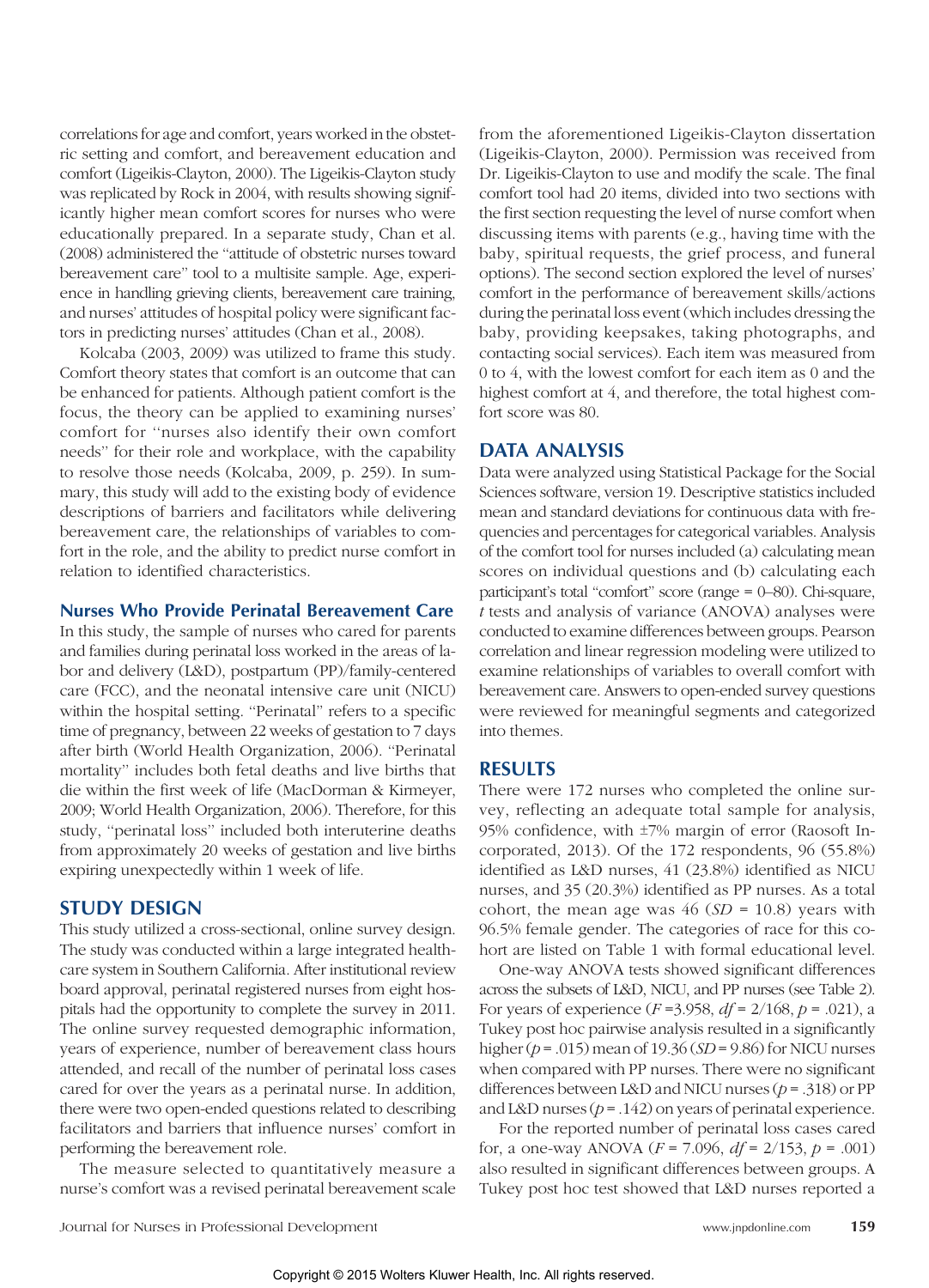| <b>Respondents' Characteristics</b><br><b>TABLE 1</b> |       |                                     |      |             |  |
|-------------------------------------------------------|-------|-------------------------------------|------|-------------|--|
| <b>Characteristic</b>                                 | Mean  | <b>Standard</b><br><b>Deviation</b> | $\%$ | $\mathbf n$ |  |
| Age (years; 10 missing)                               | 46.38 | 10.23                               |      | 162         |  |
| Gender (2 missing)                                    |       |                                     |      | 170         |  |
| Female                                                |       |                                     | 97.6 | 166         |  |
| Male                                                  |       |                                     | 2.4  | 4           |  |
| Race/ethnicity (2 missing)                            |       |                                     |      | 170         |  |
| White                                                 |       |                                     | 44.7 | 76          |  |
| Asian/Pacific<br>Islander/Filipino                    |       |                                     | 27.6 | 47          |  |
| Black/African<br>American                             |       |                                     | 11.8 | 20          |  |
| Hispanic/Latino/<br>Spanish origin                    |       |                                     | 9.4  | 16          |  |
| Native Hawaiian/<br>Pacific Islander                  |       |                                     | 2.9  | 5           |  |
| Two or more races                                     |       |                                     | 1.2  | 2           |  |
| Other                                                 |       |                                     | 2.4  | 4           |  |
| Highest degree of<br>education (2 missing)            |       |                                     |      | 170         |  |
| Vocational license                                    |       |                                     | 0.6  | 1           |  |
| Associate                                             |       |                                     | 36.5 | 62          |  |
| Diploma                                               |       |                                     | 5.3  | 9           |  |
| BS/BA in nursing                                      |       |                                     | 41.2 | 70          |  |
| BA/BS in another<br>discipline                        |       |                                     | 4.1  | 7           |  |
| Masters: nursing                                      |       |                                     | 7.6  | 13          |  |
| Masters: other<br>than nursing                        |       |                                     | 4.7  | 8           |  |
| Practice setting                                      |       |                                     |      | 172         |  |
| Labor and delivery                                    |       |                                     | 55.8 | 96          |  |
| Neonatal intensive<br>care unit                       |       |                                     | 23.8 | 41          |  |
| Postpartum<br>(family-centered care)                  |       |                                     | 20.3 | 35          |  |

significantly higher number of perinatal loss cases cared for when with PP ( $p = .002$ ) nurses and trended toward significance when compared with NICU nurses  $(p = .059)$ . PP and NICU nurse reported cases were not significantly different  $(p = .470)$ .

Nurses in this sample provided the number of hours they attended formal bereavement education hours. Because of nonnormal distribution and the frequency of zero values, results were categorized (see Table 3). Categories were coded into three sets of  $(a)$  0 hour,  $(b)$  1-7 hours, and (3) 8 or greater hours. Results indicate that there was no significant difference in formal bereavement education reported between groups  $(\chi^2[4, n = 154] = 7.316,$  $p = .120$ ).

#### Modified Comfort Scale

The mean total comfort score for the overall cohort was 56.49 ( $SD = 22.76$ ). Reliability of the comfort scale was acceptable ( $\alpha$  = .98). Individual items within the comfort tool were also examined for the highest and lowest reported comfort levels. Discussing baby's gender, contacting social services, allowing time with the baby during the hospital stay, contacting spiritual advisor, and holding their baby were the top five reported bereavement role components with individual mean scores ranging from 3.16 to 3.06  $(range = 0-4)$ . The five lowest scoring individual components were retrieving baby from the morgue, discussing autopsy and genetic testing with parents, discussing funeral options, the grief process, and discussing with parents the option to bathe and dress their baby. Mean scores for the five lowest scale components ranged from 1.81 to 2.6.

There was a significant difference on total comfort scores when subgroups were analyzed  $(F = 7.841, df = 2/169, p =$ .001). NICU total comfort scores were the highest (mean =  $61.3$  [SD = 17.48]), yet not significantly different from L&D nurses ( $p = .596$ ). However, PP comfort (mean = 42.6)  $[SD = 26.77]$ ) was significantly lower than both L&D ( $p =$ .002) and NICU  $(p = .001;$  see Table 2).

Regarding factors predicting comfort scores, the total sample of respondents was examined for two factors: (a) years of experience and (b) number of perinatal loss cases cared for. First, a correlation matrix showed that years of experience  $(r = .346, p < .001)$  and number of perinatal loss cases cared for  $(r = .374, p < .001)$  were significantly related to total comfort. Although the Pearson correlation was significant between both independent variables ( $r = .41$ ,  $p < .001$ ), the variance inflation factor was less than 5, and subsequently, both variables were then examined in a stepwise linear regression model. The linear combination of both years of experience and number of cases cared for significantly predicted total comfort for the sample group of perinatal nurses ( $R^2$  = .176, adjusted  $R^2$  = .165,  $F(2,152)$  = 16.201,  $p < .001$ ; see Table 4).

#### Open-Ended Responses to Facilitators and Barriers for Comfort in the Role

A notable result from the survey was the large number of comments entered into the open-ended questions regarding facilitators and barriers related to nurses' comfort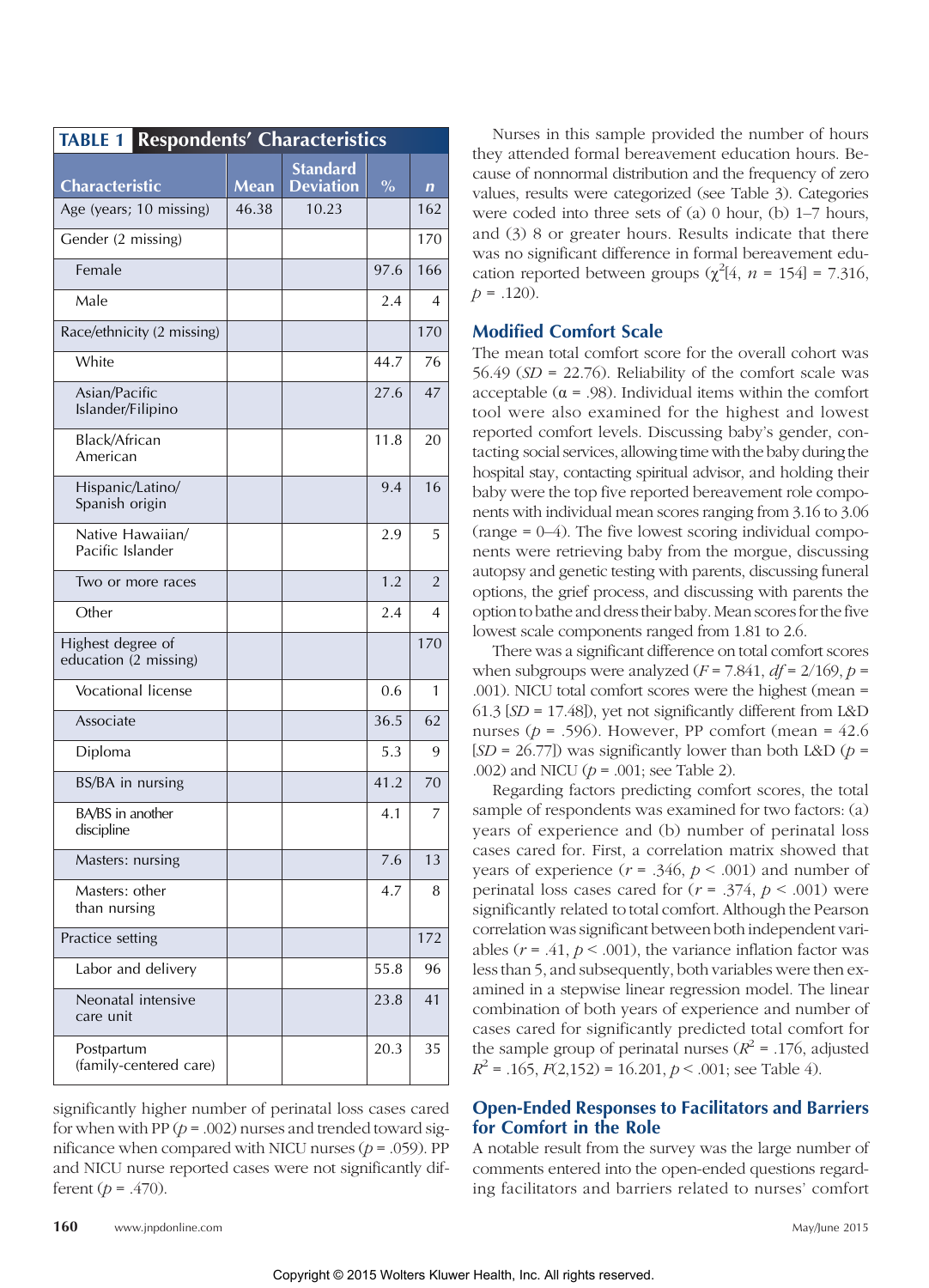| <b>TABLE 2</b> Differences Between L&D, Postpartum, and NICU Subsets                                     |               |                            |      |                                              |
|----------------------------------------------------------------------------------------------------------|---------------|----------------------------|------|----------------------------------------------|
| <b>Years of experience</b>                                                                               | Mean (SD)     | <b>ANOVA</b>               |      | <i>p</i> Value Significant Pairwise Analysis |
| $(1)$ L&D                                                                                                | 16.6 (10.63)  | $F = 3.958$ , $df = 2/168$ | .021 |                                              |
| (2) Postpartum                                                                                           | 12.84 (8.76)  |                            |      | 3 > 2                                        |
| $(3)$ NICU                                                                                               | 19.36 (9.86)  |                            |      |                                              |
| Number of perinatal loss cases                                                                           |               |                            |      |                                              |
| $(1)$ L&D                                                                                                | 23.9 (23.85)  | $F = 7.096$ , $df = 2/153$ | .001 |                                              |
| (2) Postpartum                                                                                           | 11.7(20)      |                            |      | 1 > 2                                        |
| $(3)$ NICU                                                                                               | 14 (16.49)    |                            |      |                                              |
| Total comfort scores                                                                                     |               |                            |      |                                              |
| $(1)$ L&D                                                                                                | 57.39 (21.64) | $F = 7.841$ , df = 2/169   | .001 |                                              |
| (2) Postpartum                                                                                           | 42.6 (26.77)  |                            |      | 2 < 1, 3                                     |
| $(3)$ NICU                                                                                               | 61.3 (17.48)  |                            |      |                                              |
| <i>Note.</i> L&D = labor and delivery; NICU = neonatal intensive care unit; ANOVA, analysis of variance. |               |                            |      |                                              |

during the patient's perinatal loss experience. Results show 30 themes. However, for this article, only overarching themes are discussed (see Table 5). Overarching themes have the highest number of comments, and the responses cut across most, if not all, survey participants. The overarching themes from this study are arranged using the Donabedian model of structure, process, and outcome (Donabedian, 2003; Rondinelli, Ecker, Crawford, Seelinger, & Omery, 2012). Themes therefore reflect topics/areas within providing perinatal bereavement care that can be facilitators if present or barriers if absent.

Structural themes were organized as reflecting ''organizational support.'' Within organizational support, themes were expressed as educational opportunities focused on perinatal bereavement care, uninterrupted time to be with the patient and family, and space for the family to be with the deceased. ''Education on bereavement care'' had the most responses of anythemewithinthis category.Nurses also expressed a needfor having bereavement supplies and materials at hand. This need was reflected in the following participant response: ''Ensuring we always have remembrance keepsake boxes available to place lockets of hair, picture, and footprints.''

Although the themes within the structural category of organizational support had the most responses, an almost equal amount of responses were processes related to ''experiential knowing.'' Experiential knowing for these respondents was acquired professionally, while providing bereavement care at work, or personally, from experiencing a loss. Comments supported that experience over time enabled the nurse to better understand role expectations, and thus provide perinatal bereavement care more comfortably and confidently in the future. Nurses stated that sharing the experience with a colleague and not being alone was also a facilitator.

One respondent reflected the theme of not being alone: ''Having a buddy nurse to help me with bathing, measuring, etc.'' Acknowledging and incorporating individual cultural and spiritual beliefs of the patient and family occurred after knowing the patient. One respondent eloquently reported: ''Discovering what spiritual beliefs that a family holds. What I find in dealing with loss may not be a comfort to that individual without the same belief system that I have.''

| <b>TABLE 3 Bereavement Education Classes</b>                                |                           |                         |                 |                               |              |
|-----------------------------------------------------------------------------|---------------------------|-------------------------|-----------------|-------------------------------|--------------|
| <b>Class Hours</b>                                                          | <b>L&amp;D</b> $(n = 90)$ | Postpartum ( $n = 29$ ) | NICU $(n = 35)$ | Chi-square                    | <b>Value</b> |
| $\overline{0}$                                                              | $42\%$ (38)               | 58.6% (17)              | $25.7\%$ (9)    |                               |              |
| $1 - 7$                                                                     | $22\%$ (20)               | $17.2\%$ (5)            | $25.7\%$ (9)    | $\chi^2$ (4, n = 154) = 7.316 | .120         |
| 8 or more                                                                   | $35.6\%$ (32)             | $24.1\%$ (7)            | $48.6\%$ (17)   |                               |              |
| $N$ ote $1.8$ D – Jabor and delivery: $NICU =$ neonatal intensive care unit |                           |                         |                 |                               |              |

Note.  $L&D =$  labor and delivery; NICU = neonatal intensive care unit.

Journal for Nurses in Professional Development www.jnpdonline.com 161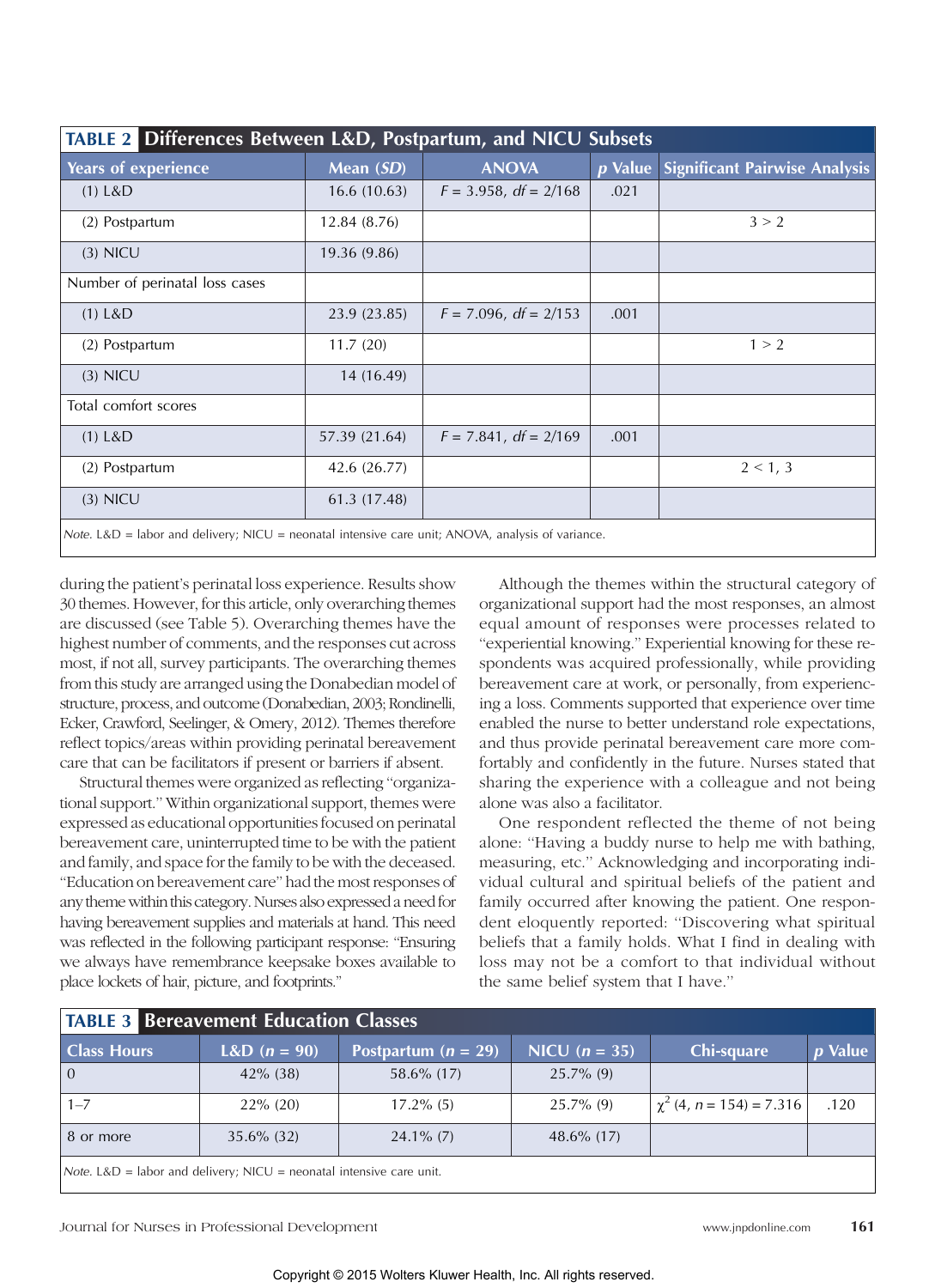| <b>TABLE 4 Stepwise Linear Regression Model Predicting Total Comfort</b>             |        |           |      |        |                |                |
|--------------------------------------------------------------------------------------|--------|-----------|------|--------|----------------|----------------|
| <b>Model</b>                                                                         | B      | <b>SE</b> |      |        | <i>p</i> Value | $95\%$ Cl      |
| Years of perinatal experience                                                        | 0.487  | 0.184     | .214 | 2.645  | .009           | 0.123, 0.851   |
| Number of perinatal loss cases cared for                                             | 0.327  | 0.094     | .282 | 3.475  | .001           | 0.141, 0.513   |
| Constant                                                                             | 40.373 | 3.185     |      | 12.679 | .000           | 34.082, 46.663 |
| <i>Note.</i> Adjusted $R^2$ = .169, explaining 17% of the variance in total comfort. |        |           |      |        |                |                |

In the Donabedian (2003) model, reliable processes within quality structures lead to desired outcomes. Two polarized themes were present related to the outcome of comfort in this study. One was ''I am comfortable,'' reflecting a level of confidence and self-reported competence for this role. The second was ''always difficult and uncomfortable.'' Although several nurses answered similarly, one respondent captured it well: ''Since it is not done very frequently, it's just not something you can get comfortable with, each situation is unique.''

## **DISCUSSION**

Perinatal nurses rely on a repertoire of multiple physical and psychological therapeutic interventions during a loss event and tailor them to fit individual patient and family needs. These critical individual-level interventions are provided within an organizational system of education, policies, and procedures. Results of this study are therefore discussed through the context of how this new evidence can inform nurse leaders and educators in bereavement program decisions, development, and strategies within the perinatal setting.

There is notable evidence on the need for initial and/or continued perinatal loss education from respondents in this study. Although there were reports of some bereavement education, there was a third of the total sample reporting 0 hour, with no differences between subsets. Open-ended comments supported the quantitative results in that ''education'' was one of the categories when striving for comfort in the bereavement role. In addition, organizational theme results support continuous evaluation by nursing professional development (NPD) educators and nurse leaders of supplies, space, processes, and personnel that, when done proactively, leads to a comprehensive bereavement program versus being reactionary to individual loss events.

Although education remains a main part of achieving role comfort, results showed a second key factor through experiential knowing. The variables of ''number of perinatal loss cases cared for'' and ''years of perinatal experience'' each independently predicted comfort scores for the total sample. This conceptually aligns with the recent study by Wallbank and Robertson (2013) where less experience was related to more distress in the role. This leads to the contemplation that, although education is important, experience is equally

essential to establish a high level of comfort in the perinatal bereavement role.

Qualitative results in this study support quantitative findings on the need for experience and, for investigators, one of the key findings for this study. Open-ended responses produced a subset of processes only emerging from being contextually in the situation. For a perinatal nurse to express the themes of ''personal and professional knowing'' and "not being alone" in addition to acknowledging "diverse" cultural and spiritual beliefs,'' one has to live it and to know it, to then be comfortable in the role.

This new evidence on experiential knowing leads to the consideration of how NPD educators and perinatal nurse leaders can increase direct experiences. One may consider if there are tasks and cares that can be shared with the primary nurse caring for the patient and family, thus promoting a team approach to the event. Results support focus on the individual items from the comfort scale that had the lowest scores. Another consideration is mentorship and coaching, thus utilizing the rich intellectual capital of senior staff and/or those who already show comfort and confidence in providing skills. Although not a direct replacement for experience, one may consider incorporating simulation

## TABLE 5 Themes Related to Areas That are Barriers or Facilitators to Comfort When Providing Perinatal Loss Bereavement Care

|                                      | <b>Overarching Themes</b>                                                                                                                                              |
|--------------------------------------|------------------------------------------------------------------------------------------------------------------------------------------------------------------------|
| Structure: organizational<br>support | - Education on bereavement care<br>- Time and space with and for the<br>grieving family<br>- Knowing what to say<br>- Having supplies and materials to<br>provide care |
| Process: experiential<br>knowing     | - Personal knowing<br>- Professional knowing<br>- Acknowledgment of diverse cultural<br>and spiritual beliefs<br>- Not being alone when completing<br>bereavement care |
| Outcome: comfort                     | - Always difficult and uncomfortable<br>- Lam comfortable                                                                                                              |